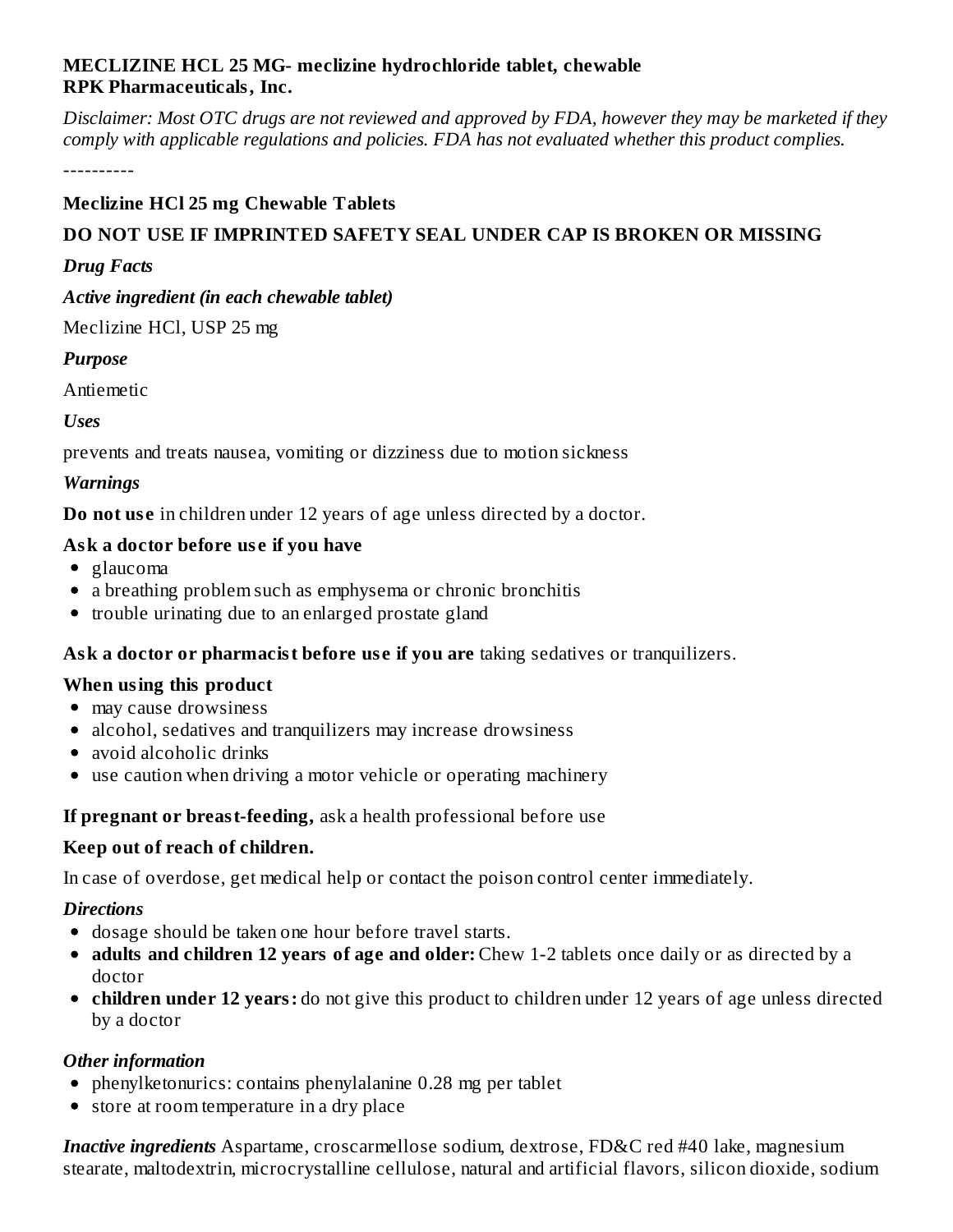sulfate, sugar, tricalcium phosphate.

*Questions?* If you have any questions or comments or to report an adverse event, please contact **(800) 795-9775**.

**Distributed by:** Plus Pharma, Commack, NY 11725

\*Plus Pharma is not affiliated with the owner of the registered trademark Bonine®.

#### **HOW SUPPLIED**

Product: 53002-7650 NDC: 53002-7650-1 10 TABLET, CHEWABLE in a BOTTLE NDC: 53002-7650-2 20 TABLET, CHEWABLE in a BOTTLE NDC: 53002-7650-3 30 TABLET, CHEWABLE in a BOTTLE

#### **Meclizine 25mg Chewtabs**



| <b>MECLIZINE HCL 25 MG</b><br>meclizine hydrochloride tablet, chewable<br><b>Product Information</b><br><b>HUMAN OTC DRUG</b><br>NDC:53002-7650(NDC:51645-994)<br>Item Code (Source)<br>Product Type<br><b>Route of Administration</b><br>ORAL<br><b>Active Ingredient/Active Moiety</b><br><b>Ingredient Name</b><br><b>Basis of Strength</b><br>Strength |  |  |  |  |  |
|------------------------------------------------------------------------------------------------------------------------------------------------------------------------------------------------------------------------------------------------------------------------------------------------------------------------------------------------------------|--|--|--|--|--|
|                                                                                                                                                                                                                                                                                                                                                            |  |  |  |  |  |
|                                                                                                                                                                                                                                                                                                                                                            |  |  |  |  |  |
|                                                                                                                                                                                                                                                                                                                                                            |  |  |  |  |  |
|                                                                                                                                                                                                                                                                                                                                                            |  |  |  |  |  |
|                                                                                                                                                                                                                                                                                                                                                            |  |  |  |  |  |
|                                                                                                                                                                                                                                                                                                                                                            |  |  |  |  |  |
|                                                                                                                                                                                                                                                                                                                                                            |  |  |  |  |  |
|                                                                                                                                                                                                                                                                                                                                                            |  |  |  |  |  |
| MECLIZINE HYDRO CHLORIDE (UNII: HDP7W44CIO) (MECLIZINE - UNII:3L5TQ84570) MECLIZINE HYDROCHLORIDE 25 mg                                                                                                                                                                                                                                                    |  |  |  |  |  |
|                                                                                                                                                                                                                                                                                                                                                            |  |  |  |  |  |
| <b>Inactive Ingredients</b>                                                                                                                                                                                                                                                                                                                                |  |  |  |  |  |
| <b>Ingredient Name</b><br>Strength                                                                                                                                                                                                                                                                                                                         |  |  |  |  |  |
| <b>ASPARTAME</b> (UNII: Z0H242BBR1)                                                                                                                                                                                                                                                                                                                        |  |  |  |  |  |
| SUCROSE (UNII: C151H8 M554)                                                                                                                                                                                                                                                                                                                                |  |  |  |  |  |
| CROSCARMELLOSE SODIUM (UNII: M28OL1HH48)                                                                                                                                                                                                                                                                                                                   |  |  |  |  |  |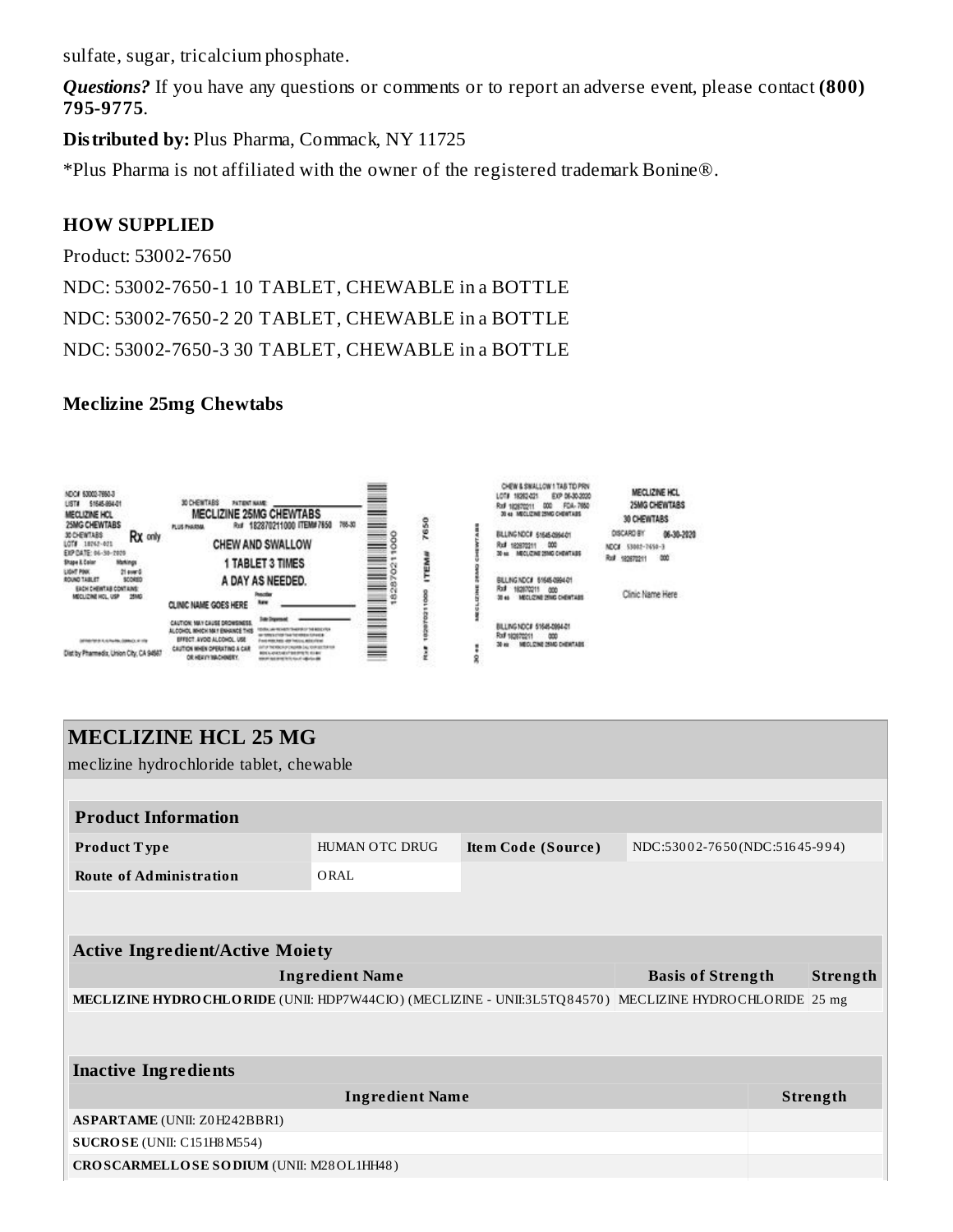| <b>DEXTROSE, UNSPECIFIED FORM (UNII: IY9 XDZ35W2)</b> |  |  |  |
|-------------------------------------------------------|--|--|--|
| FD&C RED NO. 40 (UNII: WZB9 $127XOA$ )                |  |  |  |
| <b>MAGNESIUM STEARATE (UNII: 70097M6I30)</b>          |  |  |  |
| <b>MALTODEXTRIN</b> (UNII: 7CVR7L4A2D)                |  |  |  |
| MICRO CRYSTALLINE CELLULOSE (UNII: OP1R32D61U)        |  |  |  |
| <b>SILICON DIO XIDE</b> (UNII: ETJ7Z6 XBU4)           |  |  |  |
| <b>SODIUM SULFATE</b> (UNII: 0 YPR65R21J)             |  |  |  |
| <b>TRICAL CIUM PHO SPHATE (UNII: K4C08XP666)</b>      |  |  |  |
|                                                       |  |  |  |

# **Product Characteristics**

| Color           | pink (Uncoated)  | Score               | 2 pieces          |
|-----------------|------------------|---------------------|-------------------|
| <b>Shape</b>    | ROUND (Biconvex) | <b>Size</b>         | $8 \,\mathrm{mm}$ |
| <b>Flavor</b>   | <b>RASPBERRY</b> | <b>Imprint Code</b> | 21G               |
| <b>Contains</b> |                  |                     |                   |

# **Packaging**

L

| Item Code | Package Description                                                  | Marketing Start Date Marketing End Date |  |
|-----------|----------------------------------------------------------------------|-----------------------------------------|--|
|           | 1 NDC:53002-7650-3 30 in 1 BOTTLE; Type 0: Not a Combination Product | 10/01/2018                              |  |
|           | 2 NDC:53002-7650-1 10 in 1 BOTTLE; Type 0: Not a Combination Product | 10/01/2018                              |  |
|           | 3 NDC:53002-7650-2 20 in 1 BOTTLE; Type 0: Not a Combination Product | 10/01/2018                              |  |